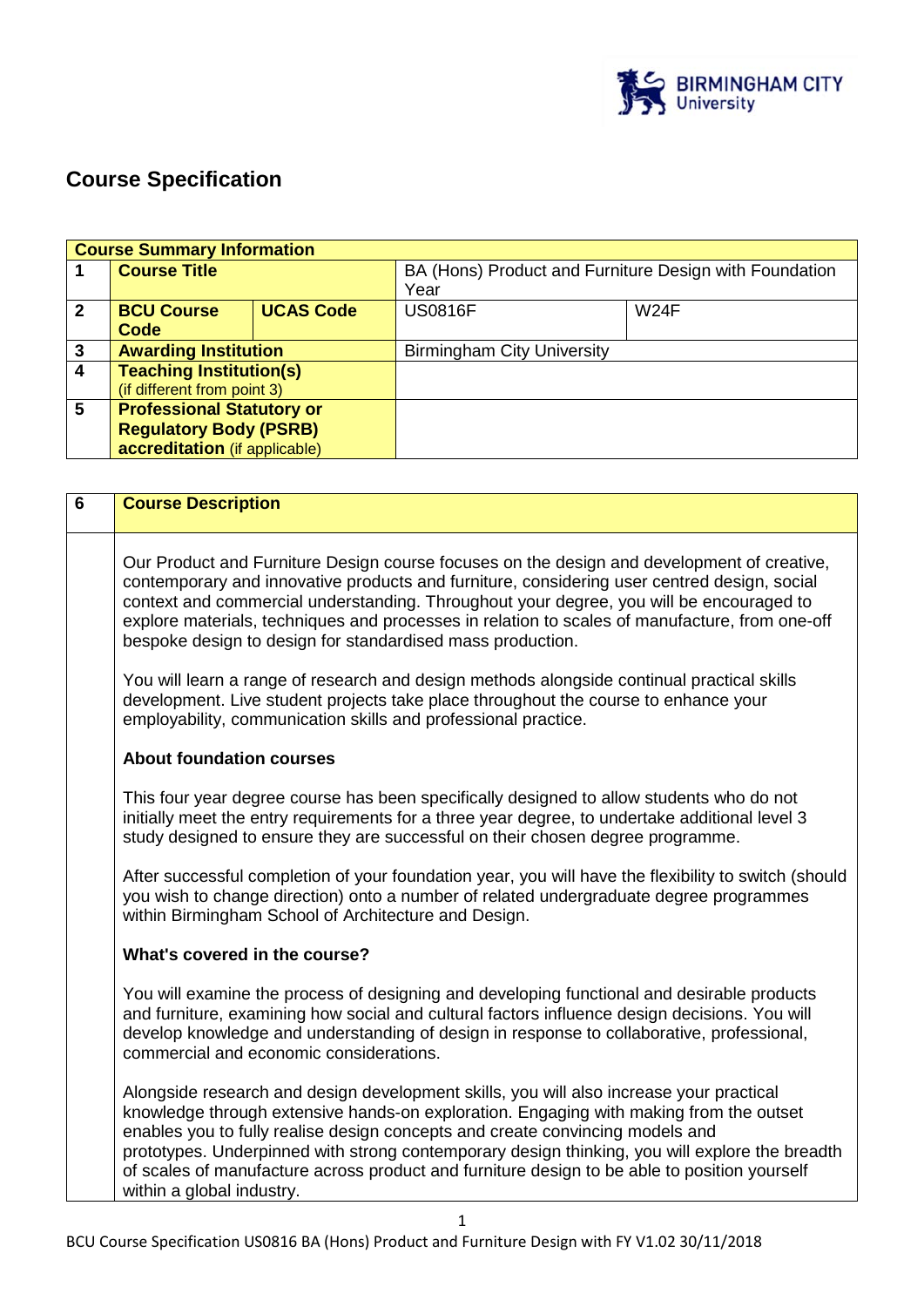

By working on live projects, work placements and collaborative projects, you will explore how businesses operate at a commercial, technological, ethical and sustainable level. Second year students recently worked with Philips, developing user-centred lighting applications and third year students exhibited and sold work at Minima: one of Birmingham's key contemporary design showrooms. You'll also benefit from the insight of guest speakers from across the design spectrum from designer makers to industrial designers and product and furniture developers.

|    | <b>Course Awards</b>                                         |              |                                  |
|----|--------------------------------------------------------------|--------------|----------------------------------|
| 7a | <b>Name of Final Award</b>                                   | <b>Level</b> | <b>Credits</b><br><b>Awarded</b> |
|    | Bachelor of Arts with Honours Product and Furniture Design   |              | 480                              |
| 7b | <b>Exit Awards and Credits Awarded</b>                       |              |                                  |
|    | Foundation Certificate Architecture and Design               |              | 120                              |
|    | Certificate of Higher Education Product and Furniture Design | 4            | 240                              |
|    | Diploma of Higher Education Product and Furniture Design     | 5            | 360                              |
|    | Bachelor of Arts Product and Furniture Design                | 6            | 420                              |

## **8 Derogation from the University Regulations**  Not applicable

| 9                | <b>Delivery Patterns</b> |                    |                          |                |
|------------------|--------------------------|--------------------|--------------------------|----------------|
|                  | <b>Mode(s) of Study</b>  | <b>Location</b>    | <b>Duration of Study</b> | Code           |
| <b>Full Time</b> |                          | <b>City Centre</b> | 4 Years                  | <b>US0816F</b> |

| $\overline{10}$ | <b>Entry Requirements</b>                                                                                                                                                                                                  |
|-----------------|----------------------------------------------------------------------------------------------------------------------------------------------------------------------------------------------------------------------------|
|                 | The admission requirements for this course are stated on the course page of the BCU website at<br>https://www.bcu.ac.uk/, or may be found by searching for the course entry profile located on the<br><b>UCAS</b> website. |

| 11                      | <b>Course Learning Outcomes</b>                                                               |
|-------------------------|-----------------------------------------------------------------------------------------------|
|                         |                                                                                               |
|                         | <b>Knowledge and Understanding</b>                                                            |
|                         |                                                                                               |
| $\mathbf 1$             | Demonstrate a broad range of technical and design skills, methods & and approaches and their  |
|                         | suitability in relation to consumers and scales of manufacture.                               |
| $\overline{2}$          | Design for a range of consumers and market levels in relation to product and furniture design |
|                         | and production.                                                                               |
| $\overline{\mathbf{3}}$ | Explore historical, critical and contextual factors related to Product & Furniture design.    |
| $\overline{\mathbf{4}}$ | Communicate design concepts and outcomes to specialist and non-specialist audiences.          |
|                         | <b>Cognitive and Intellectual Skills</b>                                                      |
|                         |                                                                                               |
| $5\phantom{1}$          | Critique contextual issues pertinent to contemporary design and manufacture.                  |
| $6\phantom{1}6$         | Demonstrate creative thinking skills and approaches to design problems and/or opportunities.  |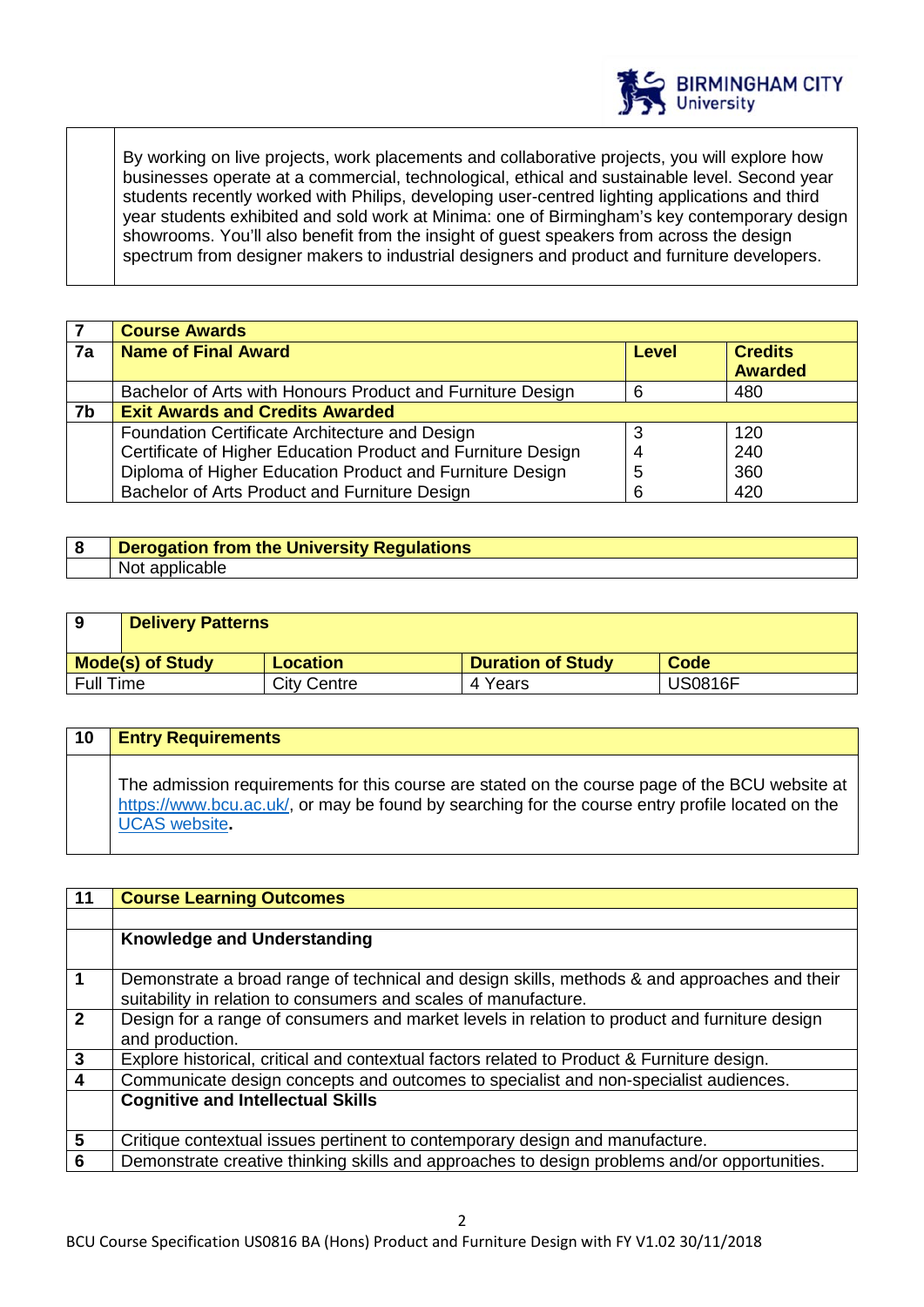

| $\overline{7}$ | Critically evaluate and select appropriate design methods and processes for self-selected or<br>client led design briefs. |
|----------------|---------------------------------------------------------------------------------------------------------------------------|
| 8              | Synthesise and apply research methods appropriately in order to inform design development.                                |
|                | <b>Practical and Professional Skills</b>                                                                                  |
|                |                                                                                                                           |
| 9              | Apply practical and technical knowledge in the production of creative work, utilising industry                            |
|                | relevant equipment and processes.                                                                                         |
| 10             | Demonstrate problem solving, creativity bounded by constraints and combined with hands-on                                 |
|                | practical manufacture.                                                                                                    |
| 11             | Synthesise manufacturing knowledge and practice in relation to design decisions.                                          |
|                | <b>Key Transferable Skills</b>                                                                                            |
|                |                                                                                                                           |
| 12             | Effectively communicate to a range of audiences using written, visual and oral formats.                                   |
| 13             | Apply critical thinking and problem solving skills.                                                                       |
| 14             | Collaborate with others and work effectively in a professional context.                                                   |
| 15             | Manage and develop own learning through reflection and self-evaluation.                                                   |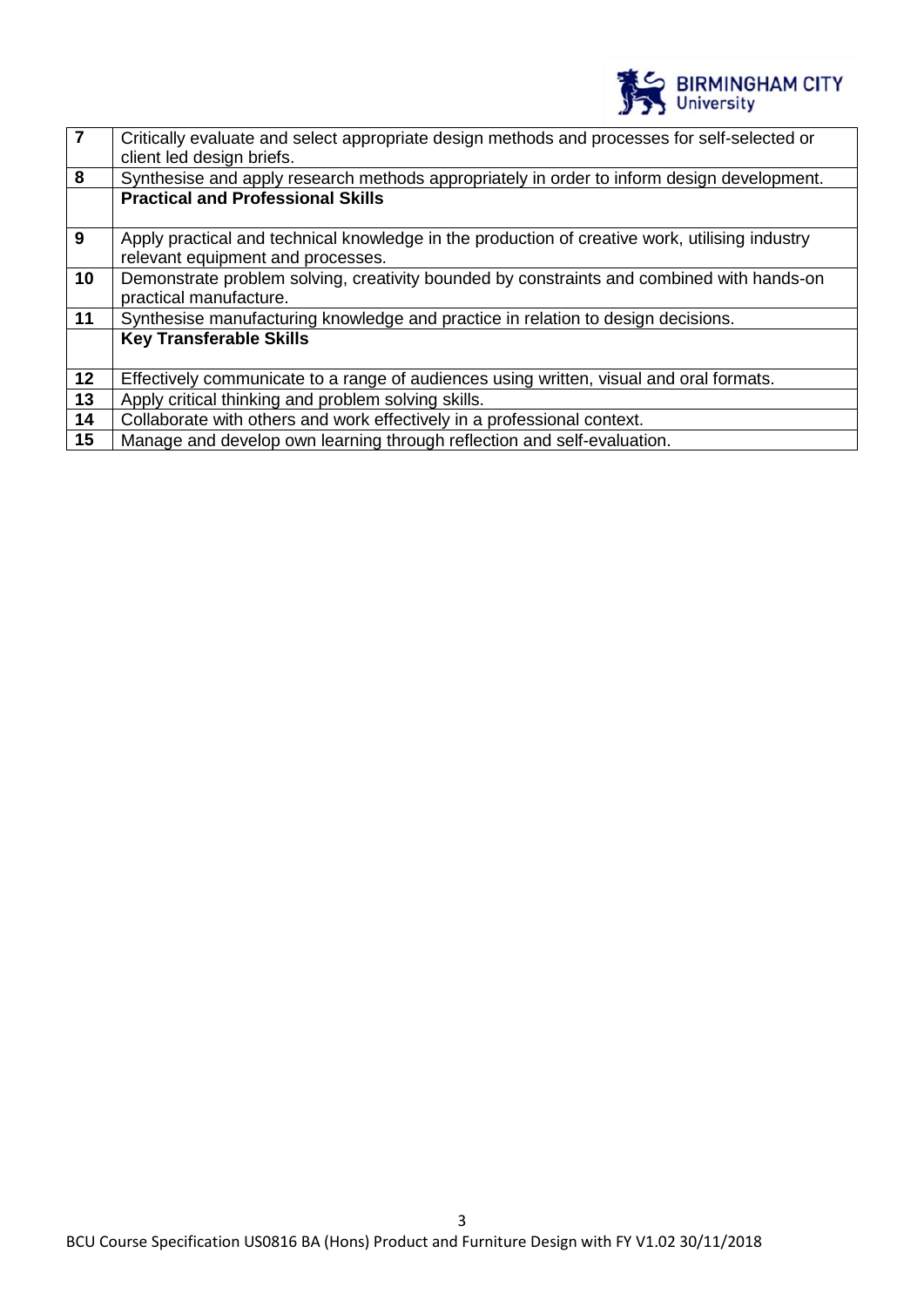

## **12 Course Requirements**

#### **12a Level 3:**

*In order to complete this course a student must successfully complete all the following CORE modules (totalling 120 credits):*

| <b>Module Code</b> | <b>Module Name</b>                           | <b>Credit Value</b> |
|--------------------|----------------------------------------------|---------------------|
|                    |                                              |                     |
| <b>ARC3000</b>     | <b>Communication Skills</b>                  | 20                  |
| <b>ARC3001</b>     | <b>Design Disciplines</b>                    | 20                  |
| <b>ARC3002</b>     | <b>Design Techniques</b>                     | 20                  |
| <b>ARC3003</b>     | Place and Space and Objects                  | 20                  |
| <b>ARC3004</b>     | <b>Presentation Techniques</b>               | 20                  |
| <b>ARC3005</b>     | <b>Professional and Academic Development</b> | 20                  |

#### **Level 4:**

*In order to complete this course a student must successfully complete all the following CORE modules (totalling 120 credits):*

| <b>Module Code</b> | <b>Module Name</b>                       | <b>Credit Value</b> |
|--------------------|------------------------------------------|---------------------|
| <b>ARC4020</b>     | <b>Design Principles &amp; Processes</b> | 20                  |
| <b>ARC4021</b>     | <b>Contextual &amp; Cultural Studies</b> | 20                  |
| <b>ARC4019</b>     | <b>Design Visualisation</b>              | 20                  |
| <b>ARC4018</b>     | <b>Material &amp; The Made Object</b>    | <b>20</b>           |
| <b>ARC4017</b>     | <b>Scales of Manufacture</b>             | 40                  |

**Level 5:**

*In order to complete this course a student must successfully complete all the following CORE modules (totalling 100 credits):*

| <b>Credit Value</b> |
|---------------------|
|                     |
|                     |
|                     |
|                     |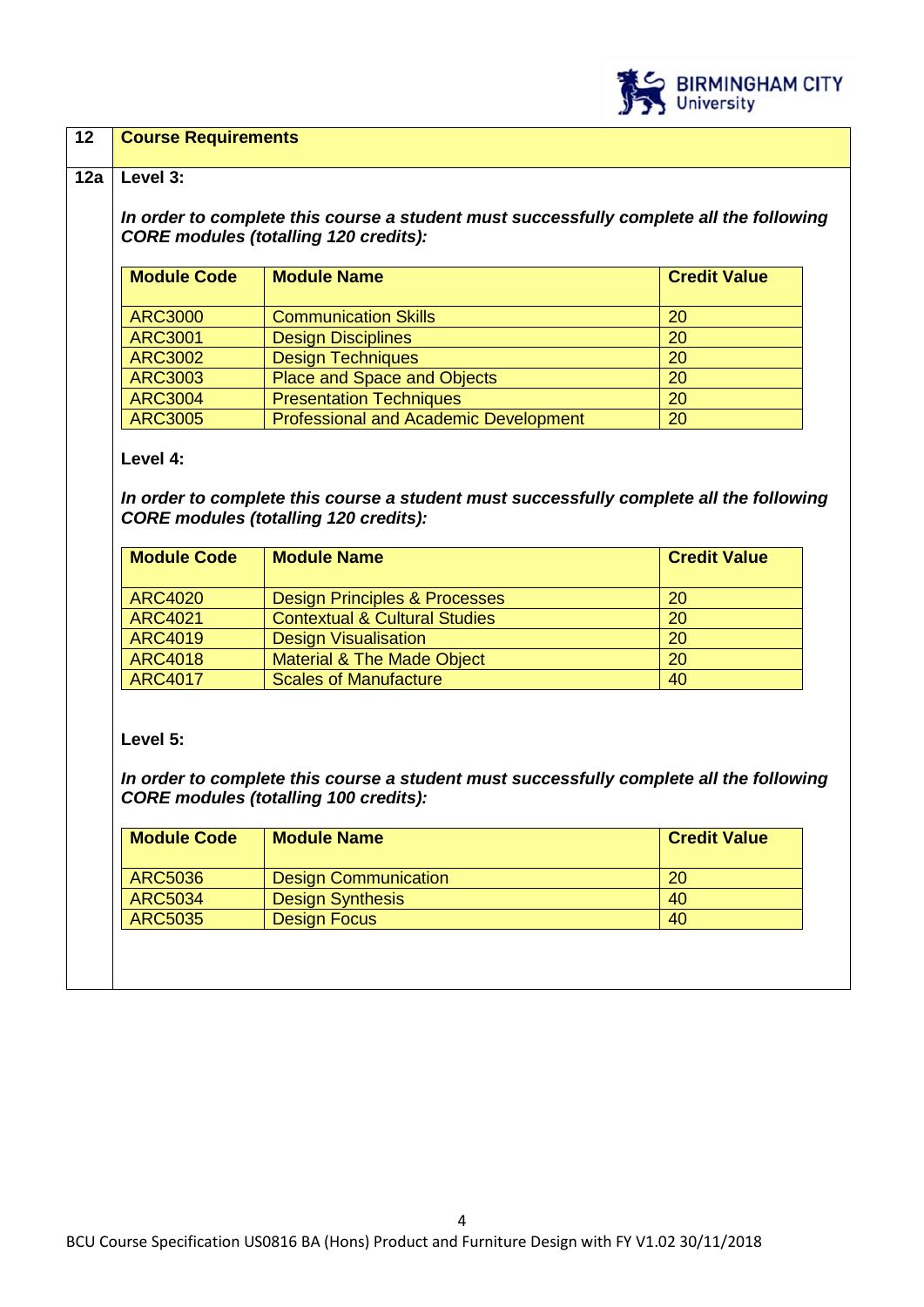

*In order to complete this course a student must successfully complete at least 20 credits from the following list of OPTIONAL modules:*

| <b>Module Code</b> | <b>Module Name</b>            | <b>Credit Value</b> |
|--------------------|-------------------------------|---------------------|
| ADM5006            | <b>Collaborative Practice</b> | 20                  |
| ADM5000            | <b>Work Placement</b>         | 20                  |
| ADM5001            | Live Project                  | 20                  |

## **Level 6:**

*In order to complete this course a student must successfully complete all the following CORE modules (totalling 120 credits):*

| <b>Module Code</b> | <b>Module Name</b>          | <b>Credit Value</b> |
|--------------------|-----------------------------|---------------------|
| ARC6109            | Design in Context           | 20                  |
| ADM6005            | <b>Major Project</b>        | 40                  |
| ARC6112            | <b>Major Design Project</b> | 60                  |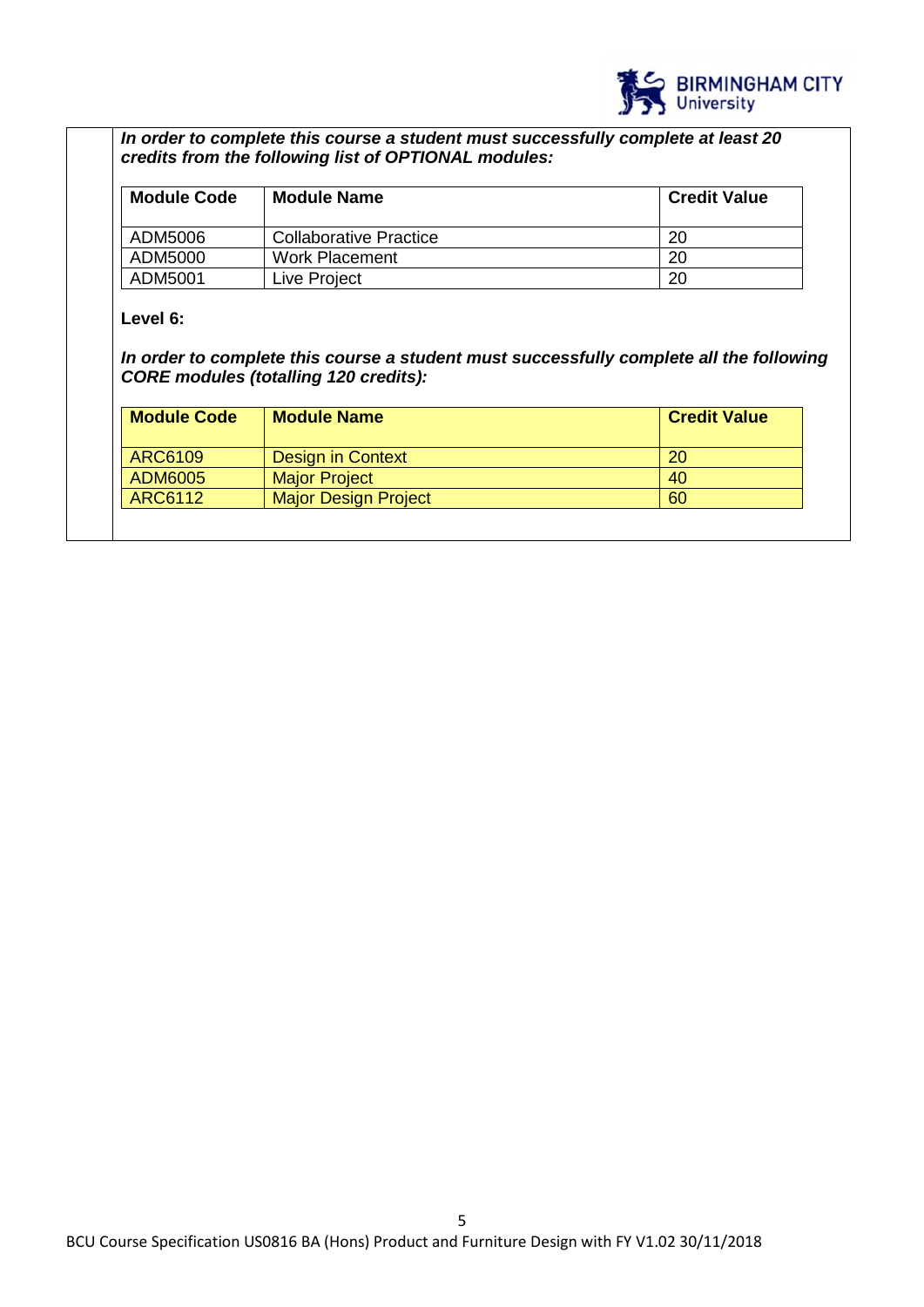

## **12b Structure Diagram**

*Please note list of optional modules is indicative only as modules will only run if selected by 15 or more students. Students' choice will not be guaranteed for optional modules but a fair and transparent process will be adopted and shared with students.*

## **Level 3**

| <b>SEMESTER ONE</b>                                        | <b>SEMESTER TWO</b>                                                                             |
|------------------------------------------------------------|-------------------------------------------------------------------------------------------------|
| Core                                                       | Core                                                                                            |
| ARC3000:Communication Skills (20 credits)                  | ARC3001: Design Disciplines (20 credits)                                                        |
| ARC3005: Personal and Academic Development<br>(20 credits) | ARC3003: Place, Space and Objects (20 credits)<br>ARC3004: Presentation Techniques (20 credits) |
| ARC3002: Design Techniques (20 credits)                    |                                                                                                 |

## **Level 4**

| Core                                                     | Core                                                   |
|----------------------------------------------------------|--------------------------------------------------------|
| ARC4021: Contextual and Cultural Studies (20<br>Credits) | ARC4018: Materials and the Made Object (20<br>Credits) |
| ARC4020: Design Principles and Processes (20<br>Credits) | ARC4017: Scales of Manufacture (40 Credits)            |
| ARC4019: Design Visualisation (20 Credits)               |                                                        |

### **Level 5**

| Core                                       | Core                                         |
|--------------------------------------------|----------------------------------------------|
| ARC5036: Design Communication (20 Credits) | ARC5035: Design Focus (40 Credits)           |
| ARC5034: Design Synthesis (40 Credits)     |                                              |
|                                            | Optional                                     |
|                                            | ADM5006: Collaborative Practice (20 Credits) |
|                                            | ADM5000: Work Placement (20 Credits)         |
|                                            | ADM5001: Live Project (20 Credits)           |

## **Level 6**

| Core                                    | Core                                       |
|-----------------------------------------|--------------------------------------------|
| ARC6109: Design in Context (20 Credits) | ARC6112: Major Design Project (60 Credits) |
| ADM6005: Major Project (40 Credits)     |                                            |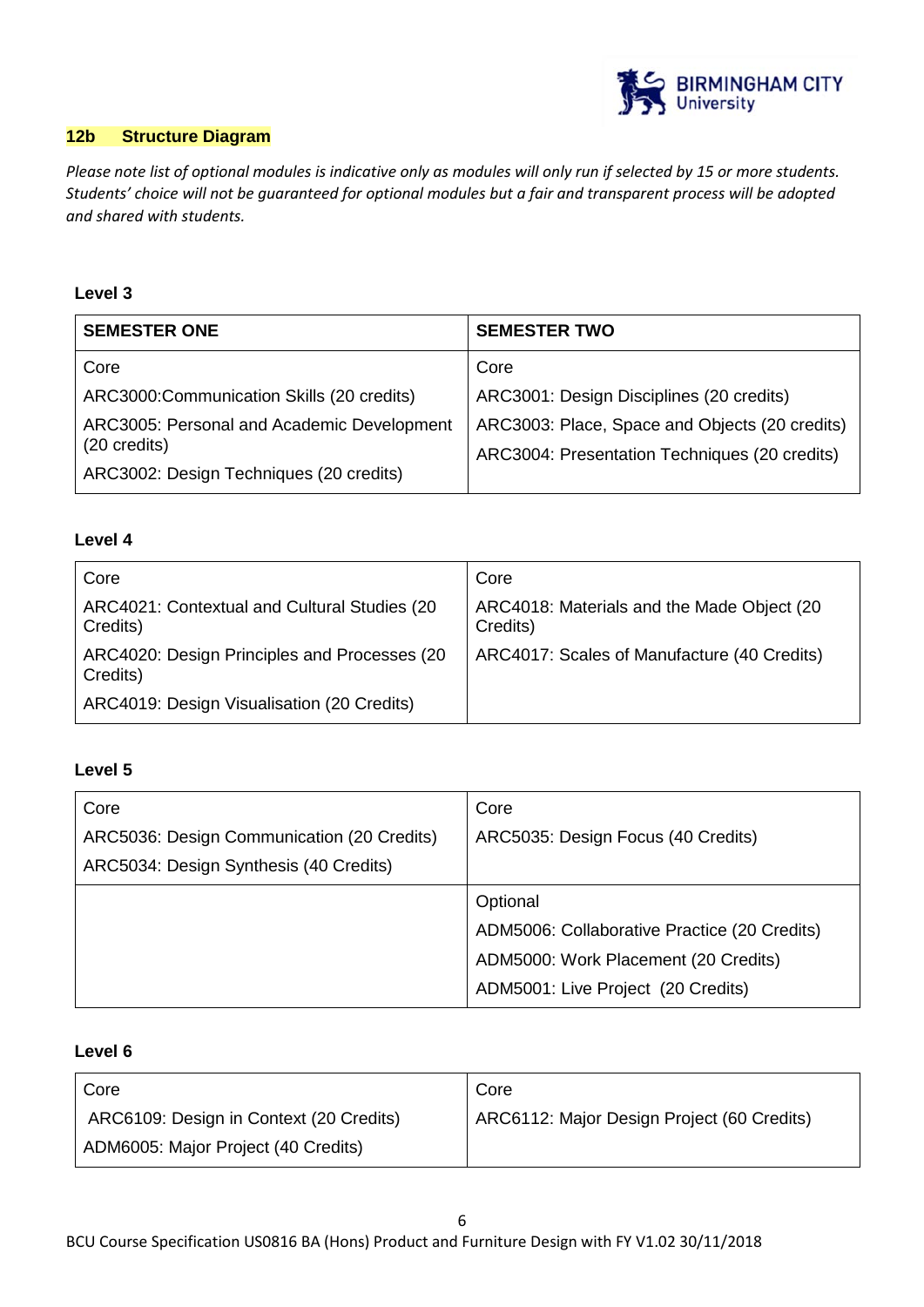

## **A17 Overall Student Workload and Balance of Assessment**

Overall student *workload* consists of class contact hours, independent learning and assessment activity, with each credit taken equating to a total study time of around 10 hours. While actual contact hours may depend on the optional modules selected, the following information gives an indication of how much time students will need to allocate to different activities at each level of the course.

- *Scheduled Learning* includes lectures, practical classes and workshops, contact time specified in timetable
- *Directed Learning* includes placements, work-based learning, external visits, on-line activity, Graduate+, peer learning
- *Private Study* includes preparation for exams

The *balance of assessment* by mode of assessment (e.g. coursework, exam and in-person) depends to some extent on the optional modules chosen by students. The approximate percentage of the course assessed by coursework, exam and in-person is shown below.

#### **Level 3**

### **Workload**

#### **40% time spent in timetabled teaching and learning activity**

| <b>Activity</b>          | <b>Number of Hours</b> |
|--------------------------|------------------------|
| Scheduled Learning       | 430                    |
| <b>Directed Learning</b> | 50                     |
| <b>Private Study</b>     | 790                    |
| <b>Total Hours</b>       | 1200                   |

#### **Balance of Assessment**

| <b>Assessment Mode</b> | Percentage |
|------------------------|------------|
| Coursework             | 100%       |
| Exam                   |            |
| In-Person              |            |

#### **Level 4**

#### **Workload**

#### **40% time spent in timetabled teaching and learning activity**

| <b>Activity</b>          | <b>Number of Hours</b> |
|--------------------------|------------------------|
| Scheduled Learning       | 430                    |
| <b>Directed Learning</b> | 50                     |
| <b>Private Study</b>     | 790                    |
| <b>Total Hours</b>       | 1200                   |